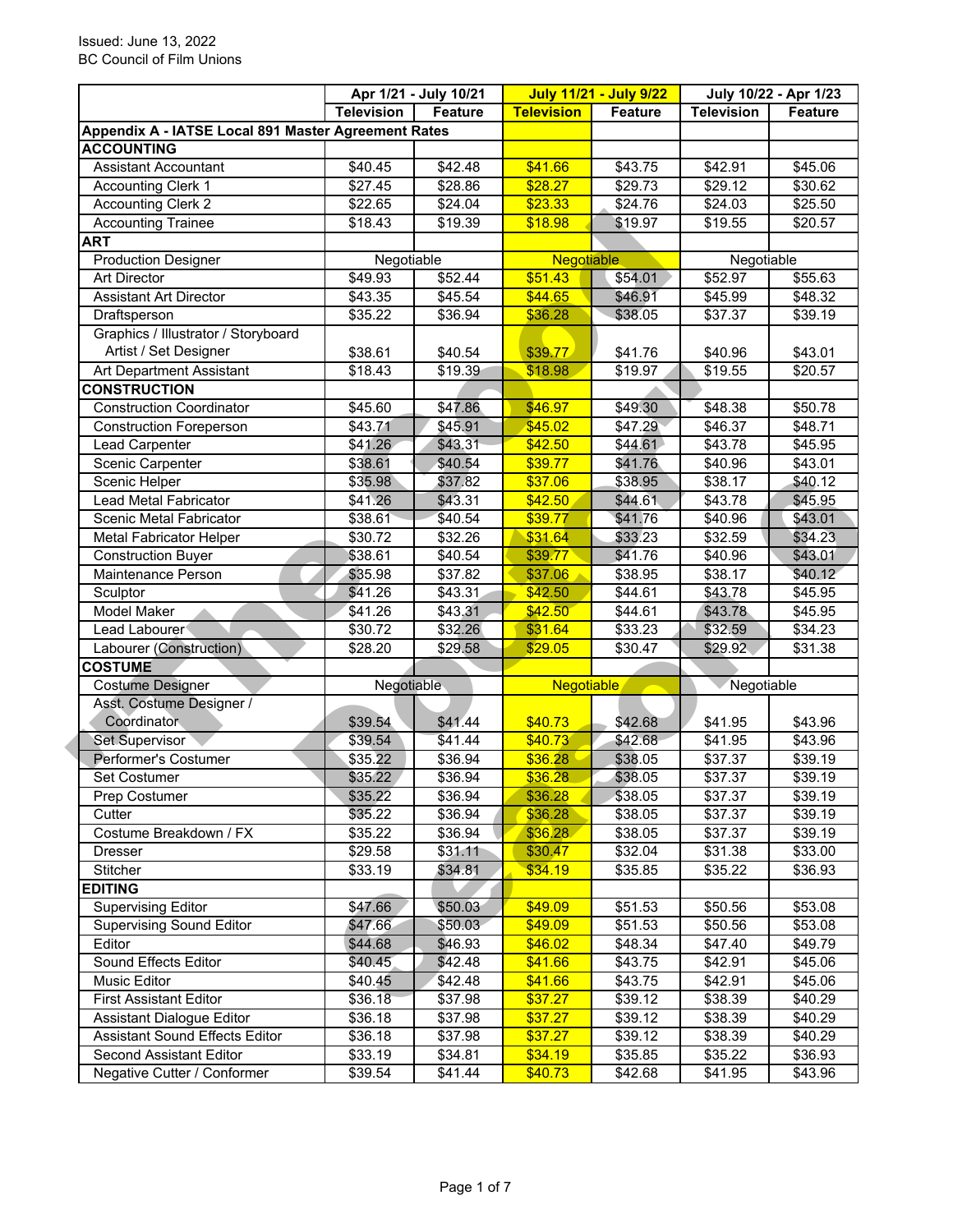|                                                                                                                                           | Apr 1/21 - July 10/21 |         | <b>July 11/21 - July 9/22</b> |         | July 10/22 - Apr 1/23 |                     |
|-------------------------------------------------------------------------------------------------------------------------------------------|-----------------------|---------|-------------------------------|---------|-----------------------|---------------------|
|                                                                                                                                           | <b>Television</b>     | Feature | <b>Television</b>             | Feature | <b>Television</b>     | <b>Feature</b>      |
| Appendix A - IATSE Local 891 Master Agreement Rates (continued)                                                                           |                       |         |                               |         |                       |                     |
| FIRST AID / CRAFT SERVICE                                                                                                                 |                       |         |                               |         |                       |                     |
| First Aid / Craft Service                                                                                                                 | \$40.45               | \$42.48 | \$41.66                       | \$43.75 | \$42.91               | \$45.06             |
| <b>First Aid</b>                                                                                                                          | \$33.19               | \$34.81 | \$34.19                       | \$35.85 | \$35.22               | \$36.93             |
| <b>Craft Service</b>                                                                                                                      | \$30.72               | \$32.26 | \$31.64                       | \$33.23 | \$32.59               | \$34.23             |
| <b>GREENS</b>                                                                                                                             |                       |         |                               |         |                       |                     |
| <b>Head Greensperson</b>                                                                                                                  | \$40.45               | \$42.48 | \$41.66                       | \$43.75 | \$42.91               | \$45.06             |
| Best Person (Lead Person)                                                                                                                 | \$36.18               | \$37.98 | \$37.27                       | \$39.12 | \$38.39               | \$40.29             |
| Greensperson                                                                                                                              | \$33.19               | \$34.81 | \$34.19                       | \$35.85 | \$35.22               | \$36.93             |
| <b>Greens Helper</b>                                                                                                                      | \$29.58               | \$31.11 | \$30.47                       | \$32.04 | \$31.38               | \$33.00             |
| <b>GRIPS</b>                                                                                                                              |                       |         |                               |         |                       |                     |
| Key Grip                                                                                                                                  | \$40.45               | \$42.48 | \$41.66                       | \$43.75 | \$42.91               | \$45.06             |
| <b>Second Grip</b>                                                                                                                        | \$36.18               | \$37.98 | \$37.27                       | \$39.12 | \$38.39               | \$40.29             |
| Lead Grip / Setup                                                                                                                         | \$36.18               | \$37.98 | \$37.27                       | \$39.12 | \$38.39               | \$40.29             |
| Dolly Operator                                                                                                                            | 36.18                 | \$37.98 | \$37.27                       | \$39.12 | \$38.39               | \$40.29             |
| <b>Rigging Grip</b>                                                                                                                       | \$35.22               | \$36.94 | \$36.28                       | \$38.05 | \$37.37               | \$39.19             |
| Grip                                                                                                                                      | \$33.19               | \$34.81 | \$34.19                       | \$35.85 | \$35.22               | $\overline{$}36.93$ |
| <b>HAIR</b>                                                                                                                               |                       |         |                               |         |                       |                     |
| Hair Department Head                                                                                                                      | \$40.45               | \$42.48 | \$41.66                       | \$43.75 | \$42.91               | \$45.06             |
| <b>Assistant Hairstylist</b>                                                                                                              | \$36.18               | \$37.98 | \$37.27                       | \$39.12 | $\overline{$}38.39$   | \$40.29             |
| Second Assistant Hairstylist                                                                                                              | \$33.19               | \$34.81 | \$34.19                       | \$35.85 | \$35.22               | \$36.93             |
| <b>LIGHTING / ELECTRICS</b>                                                                                                               |                       |         |                               |         |                       |                     |
| Head Lighting Technician                                                                                                                  | \$40.45               | \$42.48 | \$41.66                       | \$43.75 | \$42.91               | \$45.06             |
| <b>Assistant Head Lighting</b>                                                                                                            |                       |         |                               |         |                       |                     |
| Technician                                                                                                                                | \$36.18               | \$37.98 | \$37.27                       | \$39.12 | \$38.39               | \$40.29             |
| <b>Lighting Board Operator</b>                                                                                                            | \$36.07               | \$37.98 | \$37.15                       | \$39.12 | \$38.26               | \$40.29             |
| <b>Head Rigging Lighting Technician</b>                                                                                                   | \$36.18               | \$37.98 | \$37.27                       | \$39.12 | \$38.39               | \$40.29             |
| Generator Operator                                                                                                                        | \$36.18               | \$37.98 | \$37.27                       | \$39.12 | \$38.39               | \$40.29             |
| Lighting Technician /                                                                                                                     |                       |         |                               |         |                       |                     |
| Lamp Operator*                                                                                                                            | \$33.19               | \$34.81 | \$34.19                       | \$35.85 | \$35.22               | \$36.93             |
| Set Wire Technician                                                                                                                       | \$35.22               | \$36.94 | \$36.28                       | \$38.05 | \$37.37               | \$39.19             |
| Any Lighting Technician who is assigned to operate balloon lighting shall receive \$0.80 per hour more than the Lighting Technician rate. |                       |         |                               |         |                       |                     |
| <b>MAKE-UP</b>                                                                                                                            |                       |         |                               |         |                       |                     |
| <b>Special Makeup Effects</b>                                                                                                             | Negotiable            |         | <b>Negotiable</b>             |         | Negotiable            |                     |
| Makeup Department Head                                                                                                                    | \$40.45               | \$42.48 | \$41.66                       | \$43.75 | \$42.91               | \$45.06             |
| First Assistant Makeup Artist                                                                                                             | \$36.18               | \$37.98 | \$37.27                       | \$39.12 | \$38.39               | \$40.29             |
| Second Assistant Makeup Artist                                                                                                            | \$33.19               | \$34.81 | \$34.19                       | \$35.85 | \$35.22               | \$36.93             |
| Third Assistant Makeup Artist                                                                                                             | \$22.48               | \$23.60 | \$23.15                       | \$24.31 | \$23.84               | \$25.04             |
| <b>PAINTING</b>                                                                                                                           |                       |         |                               |         |                       |                     |
| <b>Paint Coordinator</b>                                                                                                                  | \$45.04               | \$47.28 | \$46.39                       | \$48.70 | \$47.78               | \$50.16             |
| Lead Painter                                                                                                                              | \$41.26               | \$43.31 | \$42.50                       | \$44.61 | \$43.78               | \$45.95             |
| Scenic Artist                                                                                                                             | \$41.26               | \$43.31 | \$42.50                       | \$44.61 | \$43.78               | \$45.95             |
| Sign Painter / Fabricator                                                                                                                 | \$41.26               | \$43.31 | \$42.50                       | \$44.61 | \$43.78               | \$45.95             |
| Automotive Sprayer                                                                                                                        | \$41.26               | \$43.31 | \$42.50                       | \$44.61 | \$43.78               | \$45.95             |
| Scenic Painter                                                                                                                            | \$38.61               | \$40.54 | \$39.77                       | \$41.76 | \$40.96               | \$43.01             |
| Wallpaper Hanger                                                                                                                          | \$38.61               | \$40.54 | \$39.77                       | \$41.76 | \$40.96               | \$43.01             |
| Plasterer                                                                                                                                 | \$38.61               | \$40.54 | \$39.77                       | \$41.76 | \$40.96               | \$43.01             |
| Set Painter                                                                                                                               | \$36.73               | \$38.51 | \$37.83                       | \$39.67 | \$38.96               | \$40.86             |
| Paint Labourer                                                                                                                            | \$28.20               | \$29.58 | \$29.05                       | \$30.47 | \$29.92               | \$31.38             |
| <b>PRODUCTION OFFICE</b>                                                                                                                  |                       |         |                               |         |                       |                     |
| <b>Production Office Coordinator</b>                                                                                                      | \$40.45               | \$42.48 | \$41.66                       | \$43.75 | \$42.91               | \$45.06             |
| Asst. Production Coordinator                                                                                                              | \$36.18               | \$37.98 | \$37.27                       | \$39.12 | \$38.39               | \$40.29             |
| 2nd Asst. Production Coord.                                                                                                               | \$20.23               | \$21.20 | \$20.84                       | \$21.84 | \$21.47               | \$22.50             |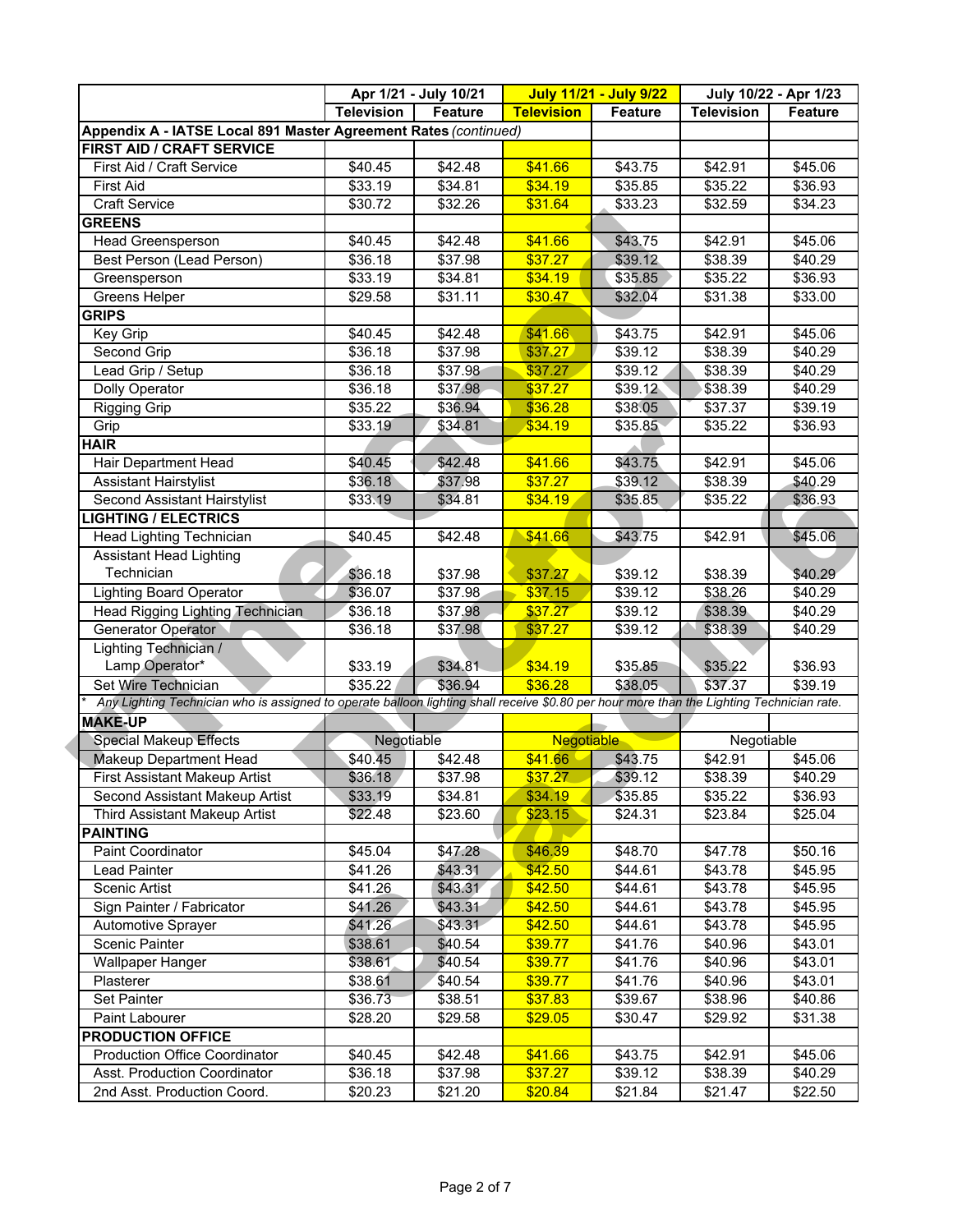|                                                                 |                   | Apr 1/21 - July 10/21 |                   | <b>July 11/21 - July 9/22</b> |                     | July 10/22 - Apr 1/23 |
|-----------------------------------------------------------------|-------------------|-----------------------|-------------------|-------------------------------|---------------------|-----------------------|
|                                                                 | <b>Television</b> | <b>Feature</b>        | <b>Television</b> | <b>Feature</b>                | <b>Television</b>   | Feature               |
| Appendix A - IATSE Local 891 Master Agreement Rates (continued) |                   |                       |                   |                               |                     |                       |
| <b>PROPS</b>                                                    |                   |                       |                   |                               |                     |                       |
| <b>Property Master</b>                                          | \$40.45           | \$42.48               | \$41.66           | \$43.75                       | \$42.91             | \$45.06               |
| <b>Assistant Property Master</b>                                | \$39.54           | \$41.44               | \$40.73           | \$42.68                       | $\overline{$41.95}$ | \$43.96               |
| Props Buyer                                                     | \$35.98           | \$37.82               | \$37.06           | \$38.95                       | $\overline{$}38.17$ | \$40.12               |
| Props                                                           | \$33.19           | \$34.81               | \$34.19           | \$35.85                       | \$35.22             | \$36.93               |
| <b>SCRIPT SUPERVISORS / CONTINUITY COORDINATOR</b>              |                   |                       |                   |                               |                     |                       |
| Script Supevisor /                                              |                   |                       |                   |                               |                     |                       |
| Continuity Coord.                                               | \$40.45           | \$42.48               | \$41.66           | \$43.75                       | \$42.91             | \$45.06               |
| Assistant to Script Supervisor /                                |                   |                       |                   |                               |                     |                       |
| <b>Continuity Coordinator</b>                                   | \$22.82           | \$23.96               | \$23.50           | \$24.68                       | \$24.21             | \$25.42               |
| <b>SET DECORATING</b>                                           |                   |                       |                   |                               |                     |                       |
| Set Decorator                                                   | \$40.45           | \$42.48               | \$41.66           | \$43.75                       | \$42.91             | \$45.06               |
| <b>Assistant Set Decorator</b>                                  | \$37.62           | \$39.40               | \$38.75           | \$40.58                       | \$39.91             | \$41.80               |
| Set Buyer                                                       | \$35.22           | \$36.94               | \$36.28           | \$38.05                       | \$37.37             | \$39.19               |
| Lead Dresser                                                    | \$34.14           | \$35.84               | \$35.16           | \$36.92                       | \$36.21             | \$38.03               |
| On-Set Dresser                                                  | \$34.14           | \$35.84               | \$35.16           | \$36.92                       | \$36.21             | \$38.03               |
| Set Dresser                                                     | \$33.19           | \$34.81               | \$34.19           | \$35.85                       | $\overline{$}35.22$ | $\overline{$}36.93$   |
| Draper / Upholsterer                                            | \$33.19           | \$34.81               | \$34.19           | \$35.85                       | \$35.22             | \$36.93               |
| <b>Assistant Set Dresser</b>                                    | \$27.45           | \$28.86               | \$28.27           | \$29.73                       | \$29.12             | \$30.62               |
| <b>SOUND</b>                                                    |                   |                       |                   |                               |                     |                       |
| Mixer (Production and Dubbing)                                  | \$52.67           | \$55.27               | \$54.25           | \$56.93                       | \$55.88             | \$58.64               |
| <b>Boom Operator</b>                                            | \$44.24           | \$46.44               | \$45.57           | \$47.83                       | \$46.94             | \$49.26               |
| Sound Assistant                                                 | \$33.19           | \$34.81               | \$34.19           | \$35.85                       | \$35.22             | \$36.93               |
| <b>Public Address Operator</b>                                  | \$33.19           | \$34.81               | \$34.19           | \$35.85                       | \$35.22             | \$36.93               |
| Playback Operator                                               | \$33.19           | \$34.81               | \$34.19           | \$35.85                       | \$35.22             | \$36.93               |
| Sound Maintenance                                               | \$33.19           | \$34.81               | \$34.19           | \$35.85                       | \$35.22             | \$36.93               |
| <b>SPECIAL EFFECTS</b>                                          |                   |                       |                   |                               |                     |                       |
| <b>Special Effects Coordinator</b>                              | \$44.70           | \$46.96               | \$46.04           | \$48.37                       | \$47.42             | \$49.82               |
| <b>First Assistant Special Effects</b>                          | \$40.45           | \$42.48               | \$41.66           | \$43.75                       | \$42.91             | \$45.06               |
| <b>Special Effects Assistant</b>                                | \$35.22           | \$36.94               | \$36.28           | \$38.05                       | \$37.37             | \$39.19               |
| <b>Special Effects Labourer</b>                                 | \$28.20           | \$29.58               | \$29.05           | \$30.47                       | \$29.92             | \$31.38               |
| <b>VIDEO</b>                                                    |                   |                       |                   |                               |                     |                       |
| <b>Video Sound Mixer</b>                                        | \$40.45           | \$42.48               | \$41.66           | \$43.75                       | \$42.91             | $\sqrt{$45.06}$       |
| Video Lighting Director                                         | \$40.45           | \$42.48               | \$41.66           | \$43.75                       | \$42.91             | \$45.06               |
| Video Script Supervisor                                         | \$40.45           | \$42.48               | \$41.66           | \$43.75                       | \$42.91             | \$45.06               |
| Colourist                                                       | \$40.45           | \$42.48               | \$41.66           | \$43.75                       | \$42.91             | \$45.06               |
| <b>VISUAL EFFECTS</b>                                           |                   |                       |                   |                               |                     |                       |
| VFX Artists (Weekly Flat Rate - up to 12 Hours/Day)             |                   |                       |                   |                               |                     |                       |
| VFX Artist - Level 1                                            | \$1,883.14        | \$1,883.14            | \$1,939.63        | \$1,939.63                    | \$1,997.82          | \$1,997.82            |
| VFX Artist - Level 2                                            | \$1,748.63        | \$1,748.63            | \$1,801.09        | \$1,801.09                    | \$1,855.12          | \$1,855.12            |
| VFX Artist - Level 3                                            | \$1,436.51        | \$1,436.51            | \$1,479.61        | \$1,479.61                    | \$1,524.00          | \$1,524.00            |
| VFX Technicians (Weekly Flat Rate - up to 12 Hours/Day)         |                   |                       |                   |                               |                     |                       |
| VFX Technician - Level 1                                        | \$1,748.63        | \$1,748.63            | \$1,801.09        | \$1,801.09                    | \$1,855.12          | \$1,855.12            |
| VFX Technician - Level 2                                        | \$1,436.51        | \$1,436.51            | \$1,479.61        | \$1,479.61                    | \$1,524.00          | \$1,524.00            |
| VFX Artists (Hourly rate for overtime purposes)                 |                   |                       |                   |                               |                     |                       |
| VFX Artist - Level 1                                            | \$26.90           | \$26.90               | \$27.71           | \$27.71                       | \$28.54             | \$28.54               |
| VFX Artist - Level 2                                            | \$24.98           | \$24.98               | \$25.73           | \$25.73                       | \$26.50             | \$26.50               |
| VFX Artist - Level 3                                            | \$20.52           | \$20.52               | \$21.14           | \$21.14                       | \$21.77             | \$21.77               |
| VFX Technicians (Hourly rate for overtime purposes)             |                   |                       |                   |                               |                     |                       |
| VFX Technician - Level 1                                        | \$24.98           | \$24.98               | \$25.73           | \$25.73                       | \$26.50             | \$26.50               |
| VFX Technician - Level 2                                        | \$20.52           | \$20.52               | \$21.14           | \$21.14                       | \$21.77             | \$21.77               |